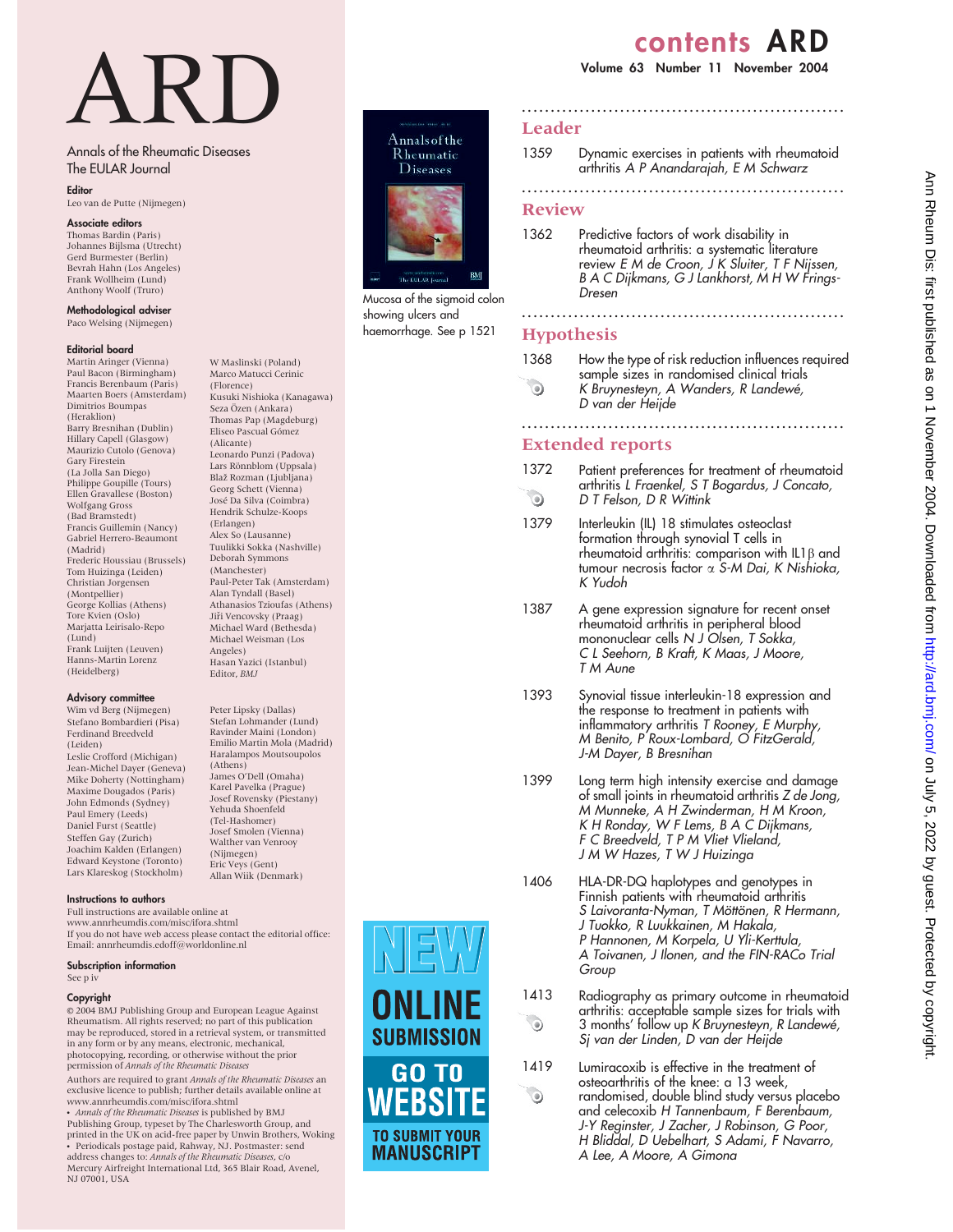- 1427 Validity and reliability of three definitions of hip osteoarthritis: cross sectional and longitudinal approach M Reijman, J M W Hazes, H A P Pols, R M D Bernsen, B W Koes, S M A Bierma-Zeinstra
- 1434 Weight changes and the risk of knee osteoarthritis requiring arthroplasty P Manninen, H Riihimaki, M Heliövaara, O Suomalainen
- 1438 Development and preselection of criteria for short term improvement after anti- $\odot$ TNFa treatment in ankylosing spondylitis J Brandt, J Listing, J Sieper, M Rudwaleit, D van der Heijde, J Braun
- 1445 Thrombophilic factors are not the leading cause of thrombosis in Behcet's disease M Leiba, U Seligsohn, Y Sidi, D Harats, B A Sela, J H Griffin, A Livneh, N Rosenberg, I Gelernter, H Gur, M Ehrenfeld
- 1450 The pustular skin lesions in Behçet's syndrome are not sterile G Hatemi, H Bahar, S Uysal, C Mat, F Gogus, S Masatlioglu, K Altas, H Yazici
- 1453 Effects of RWJ 67657, a p38 mitogen activated protein kinase (MAPK) inhibitor, on the production of inflammatory mediators by rheumatoid synovial fibroblasts J Westra, P C Limburg, P de Boer, M H van Rijswijk
- 1460 Short course prednisolone for adhesive capsulitis (frozen shoulder or stiff painful shoulder): a randomised, double blind, placebo controlled trial R Buchbinder, J L Hoving, S Green, S Hall, A Forbes, P Nash
- 1470 Anti-CD4 monoclonal antibody treatment in acute and early chronic antigen induced arthritis: influence on macrophage activation K Nissler, D Pohlers, M Hückel, J Simon, R Bräuer, R W Kinne
- $1478$  High avidity anti- $\beta$ 2-glycoprotein I antibodies in patients with antiphospholipid syndrome S Čučnik, T Kveder, I Križaj, B Rozman, B Božič
- 1483 Inequalities in access to knee joint replacements for people in need P F K Yong, P C Milner, J N Payne, P A Lewis, C Jennison
- 1490 Correlation and sex differences between ankle and knee cartilage morphology determined by quantitative magnetic resonance imaging F Eckstein, V Siedek, C Glaser, D Al-Ali, K-H Englmeier, M Reiser, H Graichen

## Concise reports

1496 Late neonatal lupus erythematosus onset in a child born of a mother with primary Sjögren's syndrome R Manthorpe, A˚ Svensson, L E Wirestrand

...................................................

- 1498 Seasonal variation of disease activity of systemic lupus erythematosus in Finland: a 1 year follow up study T Hasan, M Pertovaara, U Yli-Kerttula, T Luukkaala, M Korpela
- 1501 Gluten sensitivity masquerading as systemic lupus erythematosus M Hadjivassiliou, D S Sanders, R A Grünewald, M Akil
- 1504 Hypothalamic-pituitary-gonadal axis and cortisol in young women with primary fibromyalgia: the potential roles of depression, fatigue, and sleep disturbance in the occurrence of hypocortisolism A Gur, R Cevik, A J Sarac, L Colpan, S Em
- 1507 Diagnosis and follow up of aortitis in the elderly A K Scheel, J Meller, R Vosshenrich, E Kohlhoff, U Siefker, G A Müller, F Strutz
- 1511 Sera from children with active Henoch-Schönlein purpura can enhance the production of interleukin 8 by human umbilical venous endothelial cells Y H Yang, H J Lai, C M Huang, L C Wang, Y T Lin, B L Chiang
- 1514 Autoantibodies against phosphatidylserine-prothrombin complex in patients with systemic sclerosis M Hasegawa, S Sato, K Yanaba, K Komura, M Yamazaki, K Takehara
- 1518 Small vessel vasculitis and relapsing panniculitis in tumour necrosis factor receptor associated periodic syndrome (TRAPS) P Lamprecht, F Moosig, S Adam-Klages, U Mrowietz, E Csernok, M Kirrstetter, K Ahmadi-Simab, J O Schroder, W L Gross

# Letters

1521 Extended colonic ulcerations in a patient with microscopic polyangiitis C-N Tsai, C-M Chang, C-H Chuang, Y-T Jin, M-F Liu, C-R Wang

...................................................

- 1522 Severe digital ischaemia treated with phosphodiesterase inhibitorsC R Kumana, G T Y Cheung, C S Lau
- 1524 Hereditary C1q deficiency and secondary Sjögren's syndrome E P A H Hoppenreijs, P J van Dijken, P J Kabel, J M Th Draaisma